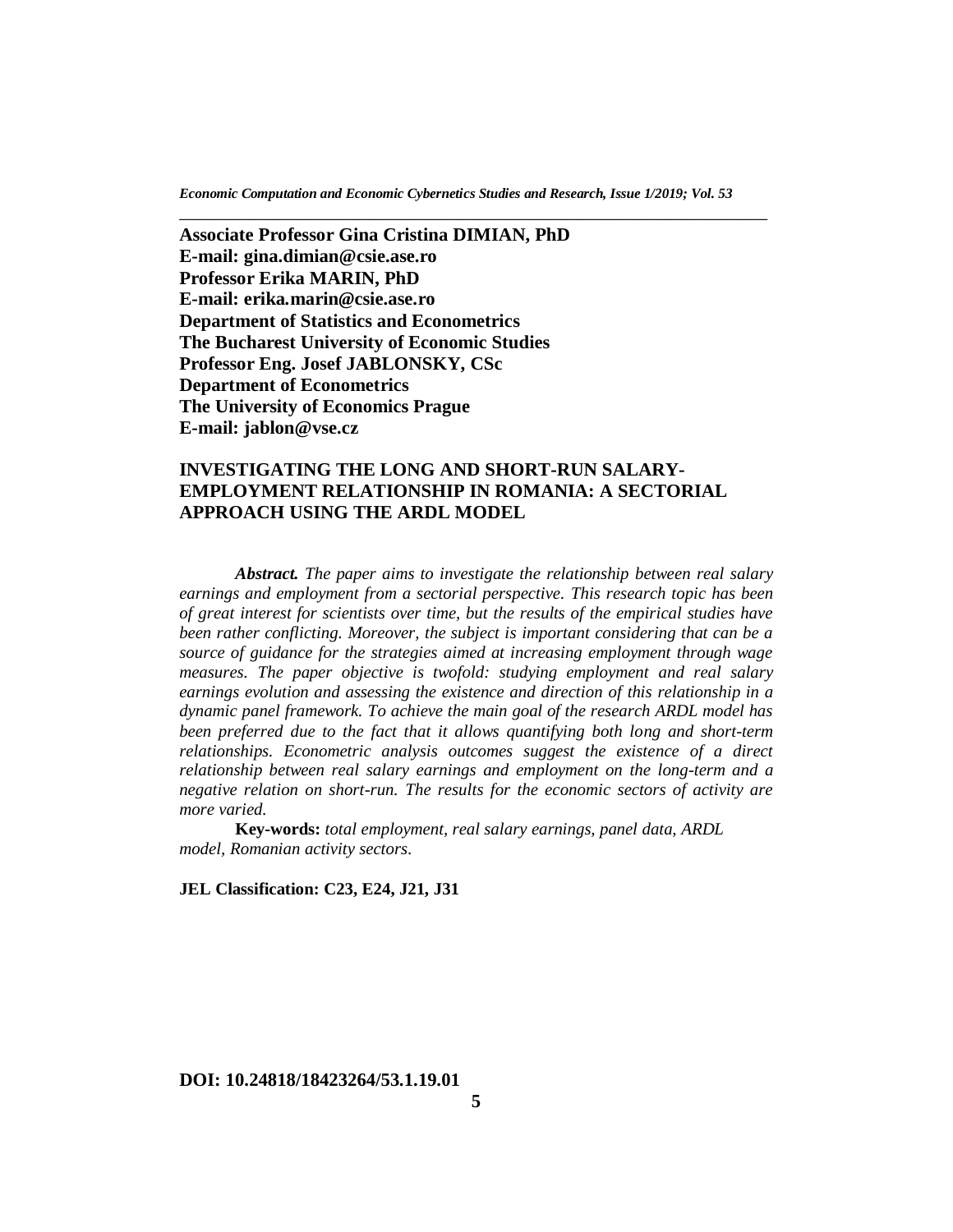### **1. Introduction**

Investigating the relationship real salary earnings-employment represented a challenge for scientists in the past (Geary and Kennan, 1982, Mehra, 1982, Nickell and Symons, 1990, Pehkonen, 1991) and continues to be of interest nowadays (Suedekum and Blien, 2004, Arpegis and Theodosiou, 2008, Dias Marques and Martins, 2013, Bakker, 2015, to name but a few of the researchers in the field), taking into consideration the fact that, so far, research findings are still contradictory. All the various opinions, starting with classical theory, have tried to explain this relationship while empirical studies have tested the validity of the theory.

\_\_\_\_\_\_\_\_\_\_\_\_\_\_\_\_\_\_\_\_\_\_\_\_\_\_\_\_\_\_\_\_\_\_\_\_\_\_\_\_\_\_\_\_\_\_\_\_\_\_\_\_\_\_\_\_\_\_\_\_\_\_\_\_\_\_\_\_

A comprehensive description of the ideas developed on this issue and the results of some empirical studies can be found in Arpegis and Theodosiou (2008): *a. Classical and neo-classical economic theories* claim, based on the self-correcting market mechanisms, that a negative close relationship exists between real wages and employment levels, which means that employment growth and unemployment decrease could be achieved by reducing wages; *b. Keynes theory* argues that cutting wages would keep production and employment unchanged because it will lead to a chain effects, reducing the demand for goods and, therefore, the need for labour force; *c. Purchasing power argument (PPA)*: points to a significant positive relationship between real wages and employment growth rate due to the wage effect on demand; *d. Empirical studies*: have demonstrated the existence rather of a negative relationship between real wages and employment level or employment rate, and, in some cases, even close to zero correlation, although the authors of recent studies do not exclude the possibility for different type of relationships, even positive, determined by the specific conditions of each country.

Nickell and Symons (1990) proved that detecting the correct direction of the relationship real wages - employment depends on the deflator selection and on using flexible trends. On this basis, the authors have demonstrated the existence of a significant and stable over time negative relationship. Using advanced econometric techniques (Granger Causality Test and Vector Autoregressive Technique), Pehkonen (1991) confirmed the impact of wages on employment, but highlighted the problems that occur when the relationship needs to be further analysed.

By appealing to the same type of methods, Arpegis and Theodosiou (2008) demonstrated that in the context of a panel data, collected from a total of 10 countries for the period 1950-2005, the direction of the influence is moreover from wages to employment. Basically, employment growth driven by an increase in demand is what leads to diminishing wages. In this regard, the paper *Stimulating employment growth with higher wages? A new approach to addressing an old controversy* of the same authors (Suedekum and Blien, 2007) demonstrates that in Western Germany the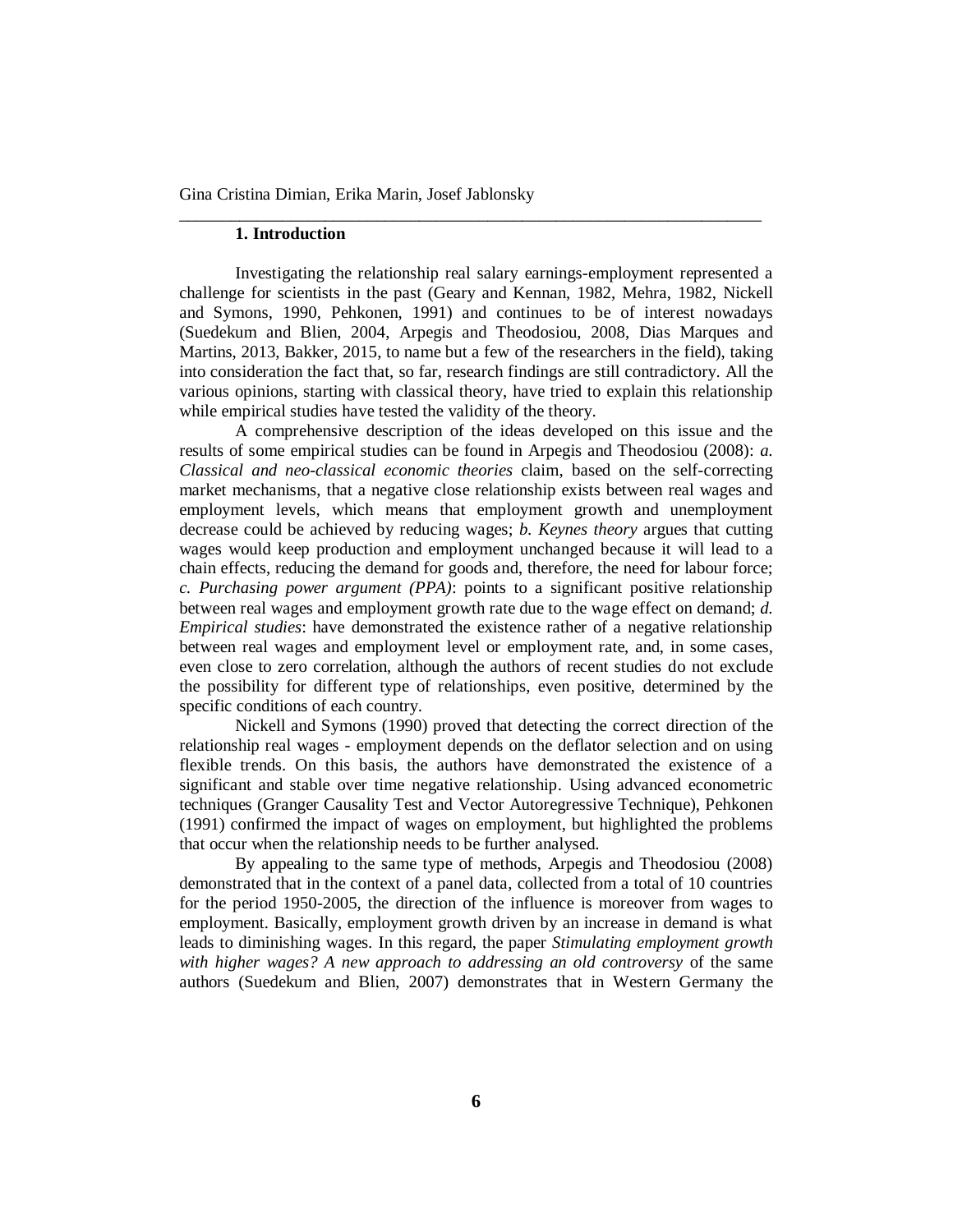relation between neutralized regional wages and employment growth is significantly negative. Thus, at least in Western Germany's case, there are no arguments to confirm the PPA or the fact that rising wages can lead to employment growth, but rather to claim that demand side effects of wages on employment growth only play a moderation role.

Seeking to find out the role played by wages in the Great Depression, Bakker (2015) proved the fact that their lack of flexibility made some countries to have serious problems with unemployment. In Spain, for example, two-thirds of the employment losses can be attributed to reduced wage flexibility. In the same sense, Zaman and Goschin (2014) have demonstrated, using data from the Romanian counties that, during crises and in close proximity, there is an increase tendency of divergence in terms of wages, noteworthy being the fact that county unemployment rates do not seem to have a significant influence on wages growth due to low spatial flexibility.

In conclusion, scientists have examined the causal relationship between wages and employment and the results of the empirical studies have been contradictory. Most often, a negative relationship between the two variables has been detected, but other possibilities cannot be ruled out: an insignificant or even a positive relationship. These results, rather conflicting, can be attributed to several factors. They depend on the specific conditions in which markets operate, the accuracy of data used, the statistical methods selected and the time frames analysed.

In this context, our paper aims to study the link between real salary earnings and employment in Romania, from a sectoral perspective, in the period 1995 and 2016. This relationship has a strong country-specific character, as the most recent studies in the field demonstrate (Christl, Köppl-Turyna and Kucsera, 2017) and we expect to have a sector-specific character also. Analysing the relationship between the two variables is interesting not only by the fact that the results of the empirical studies for various countries have been discrepant, but also in practical terms, of the possibility to guide the strategies focused on stimulating employment through wage measures. The subject is even more important nowadays, when after the recent crisis, Romanian as other European Union countries, is facing significant financial, social and demographic problems (Minjina, 2010, Triandafil et al. 2011, Suciu and Florea, 2018) and now, more than ever, governments can set as major objectives achieving higher rates of employment or even full employment (Parguez, 2008).

Our contribution to the literature is the following: a) first we assess the relationship between the two above mentioned factors in Romania which is an interesting case, a developing country, having for a long period of time low wages among competitiveness factors to attract foreign investments; b) we extend the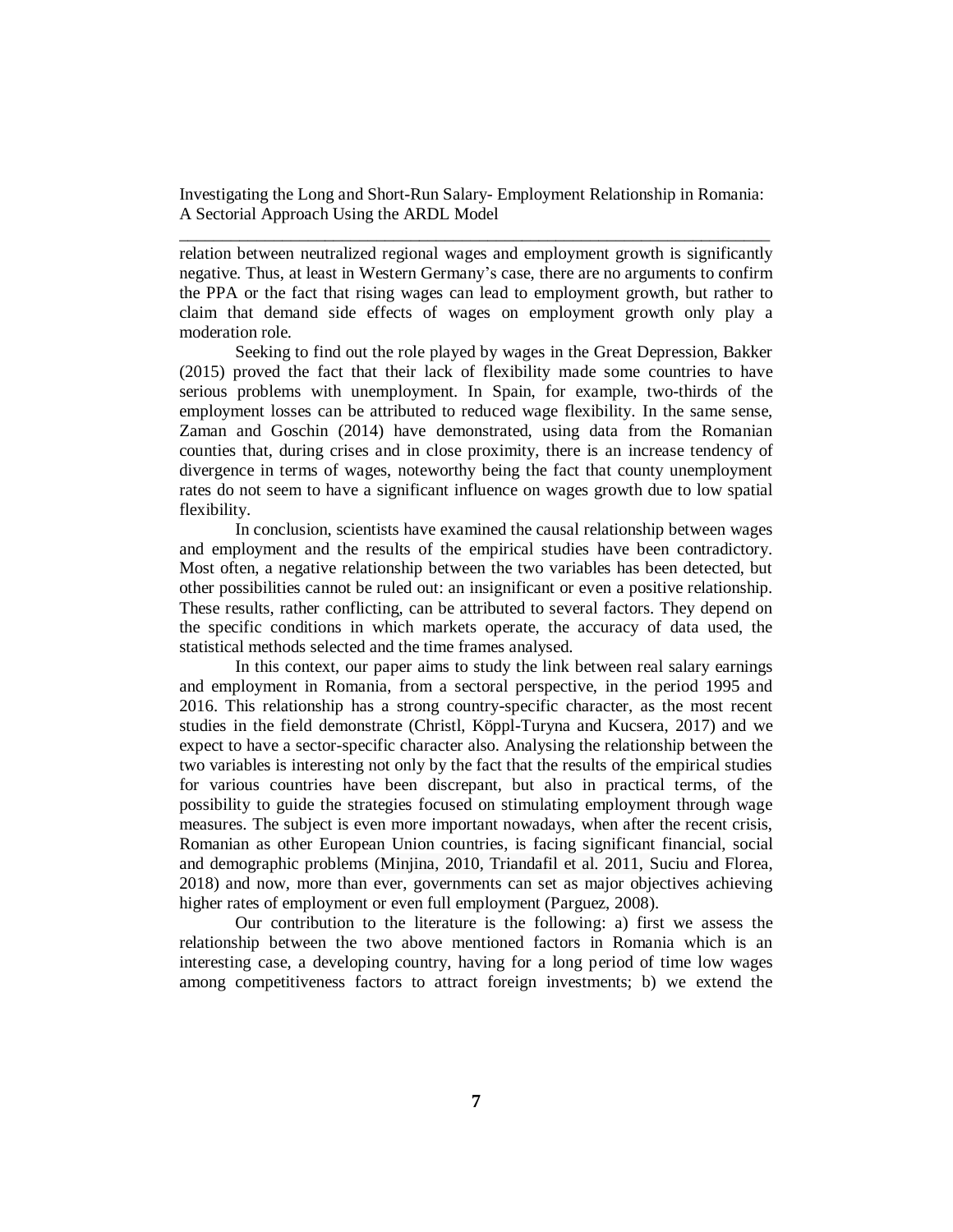investigation by including in the analysis 14 economic sectors of activity with a view to capture differences between them; c) we use Autoregressive Distributed Lag (ARDL) technique for the sake of examining salary earnings-employment relationship both on long and short-term.

\_\_\_\_\_\_\_\_\_\_\_\_\_\_\_\_\_\_\_\_\_\_\_\_\_\_\_\_\_\_\_\_\_\_\_\_\_\_\_\_\_\_\_\_\_\_\_\_\_\_\_\_\_\_\_\_\_\_\_\_\_\_\_\_\_\_\_\_

The paper objective is twofold: evaluating employment and real salary earnings evolution and establishing the existence and direction of the relationship. Applying ARDL technique gives greater accuracy of the results, taking into account the advantage to study both long and short-term relation. The rest of our paper is organised as follows: Section 2 presents the data and methodology; Section 3 discusses the results of the applied methodology; Section 4 focuses on the main conclusions.

### **2. Data and Methodology**

The main two goals of the empirical analysis are:

A. the investigation of the employment and salary earnings evolution, with emphasis on the sectorial differences (descriptive statistics).

B. the study of the long and short-term relation between the two variables, the existence and direction of this relationship (econometric analysis).

The variables considered are: *total employment (domestic concept)* and the *average net real monthly salary earnings*. Data were taken from EUROSTAT (employment) and National Institute of Statistics (salary earnings), covers the period 1995-2016 and refers to 14 economic sectors: Agriculture, forestry and fishing (AGR), Mining and quarrying (MIN), Manufacturing (MAN), Electricity, gas, steam and air conditioning supply (ELEC), Construction (CONS), Wholesale and retail trade; repair of motor vehicles and motorcycles (TRADE), Accommodation and food service activities (ACCOM), Transport and storage (TRANS), Information and communication (INFO), Financial and insurance activities (FIN), Real estate (REAL), Public administration and defence; compulsory social security (ADM), Education (EDU), Human health and social work activities (HEALTH).

Professional, scientific and technical activities and Administrative support service activities, from the Classification of Activities in the National Economy (CANE Rev. 2, Harmonized with European classification in the field (NACE Rev. 2) have been excluded from the analysis because they do not have direct correspondence with the previous classification system CANE Rev. 1, employed until the year 2008.

The data for the *total employment (domestic concept) (EMPL)* are expressed in thousands of people, and those for the *average net real monthly salary earnings (SAL)* in RON, prices of the most recent year, 2016. In the regression analysis, the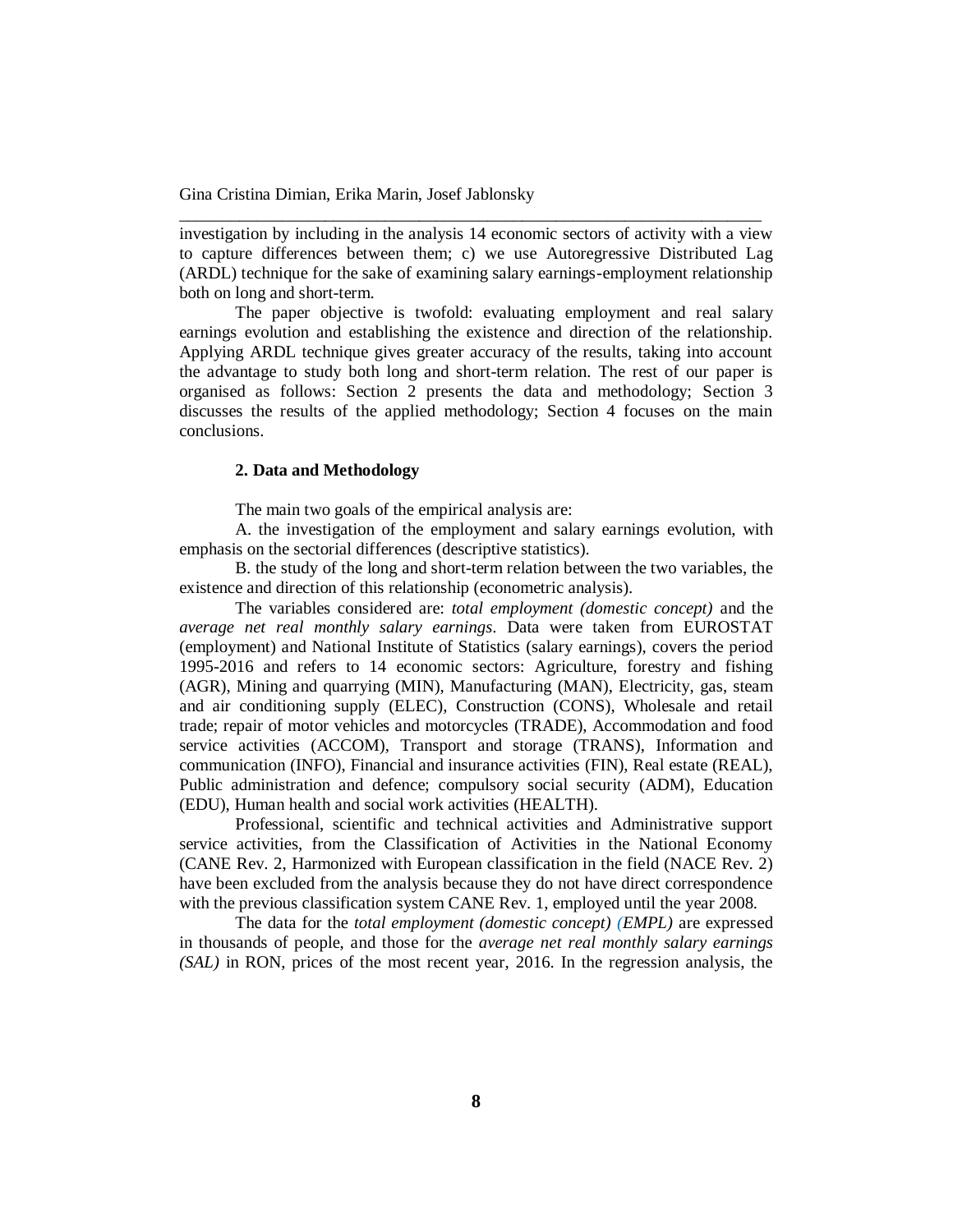variables have been used in logs. Sectorial *gross value added* variable *(GVA)* has been used in the regression analysis in order to capture business cycle dynamic.

Achieving the second objective of the paper has involved several steps:

B1. Structural break and integration analysis of the time series

B2. Panel Integration Analysis

B3. Panel Causality (Toda-Yamamoto procedure and ARDL model)

B1. The presence of a structural break in our time series has been tested using the CUSUM of Squares Test. We have followed the following steps:

regressing each variable only on intercept and trend using OLS, like:

$$
y_t = a + b \cdot t + u_t, \tag{1}
$$

- applying CUSUM of Squares tests in Eviews in order to obtain the estimated break dates.

The procedure has been applied for all the 3 variables and 14 activity sectors and the most important outcomes have been detailed in the subsequent part of the paper.

The results of the structural break analysis have been then used in the integration analysis where we have applied Vogelsang (1993) tests.

B2. The null hypothesis of non-stationarity of the variables in the panel data framework can be verified using specific panel data ADF statistics. For the first variable (*total employment*), as an example, we tested the existence of a unit root using the following equation (Ferda Yerdelen Tatoğlu, 2011):

$$
\Delta empl_{it} = \alpha_{0i} + \alpha_{1i}empl_{it-1} + \alpha_{2i}t + \sum_{j=1}^{mlag_i} \beta_{ij} \Delta empl_{it-j} + \varepsilon_{it},
$$
\n(2)

where *empl<sub>it</sub>* refers to *total employment* (in logs) in sector  $i=1,2, \ldots, N$  at time  $t=1,2,..., T$ . The lag length of the difference terms (mlag) can be selected using different criterions, for example Akaike Information Criterion (AIC), or SIC (Schwarz Information Criterion). The Hadri Z-stat is based on the null hypothesis that the series is stationary:  $H_0: \alpha_{1i} < 0$ , for all *i*, the rest of the tests relies on the null hypothesis of non-stationarity:  $H_0: \alpha_{1i} = 0$ , for all *i*.

B3. Granger causality analysis can be applied on non-stationary data by the instrumentally of Toda-Yamamoto procedure. This procedure implied the following steps:

estimating a VAR model like: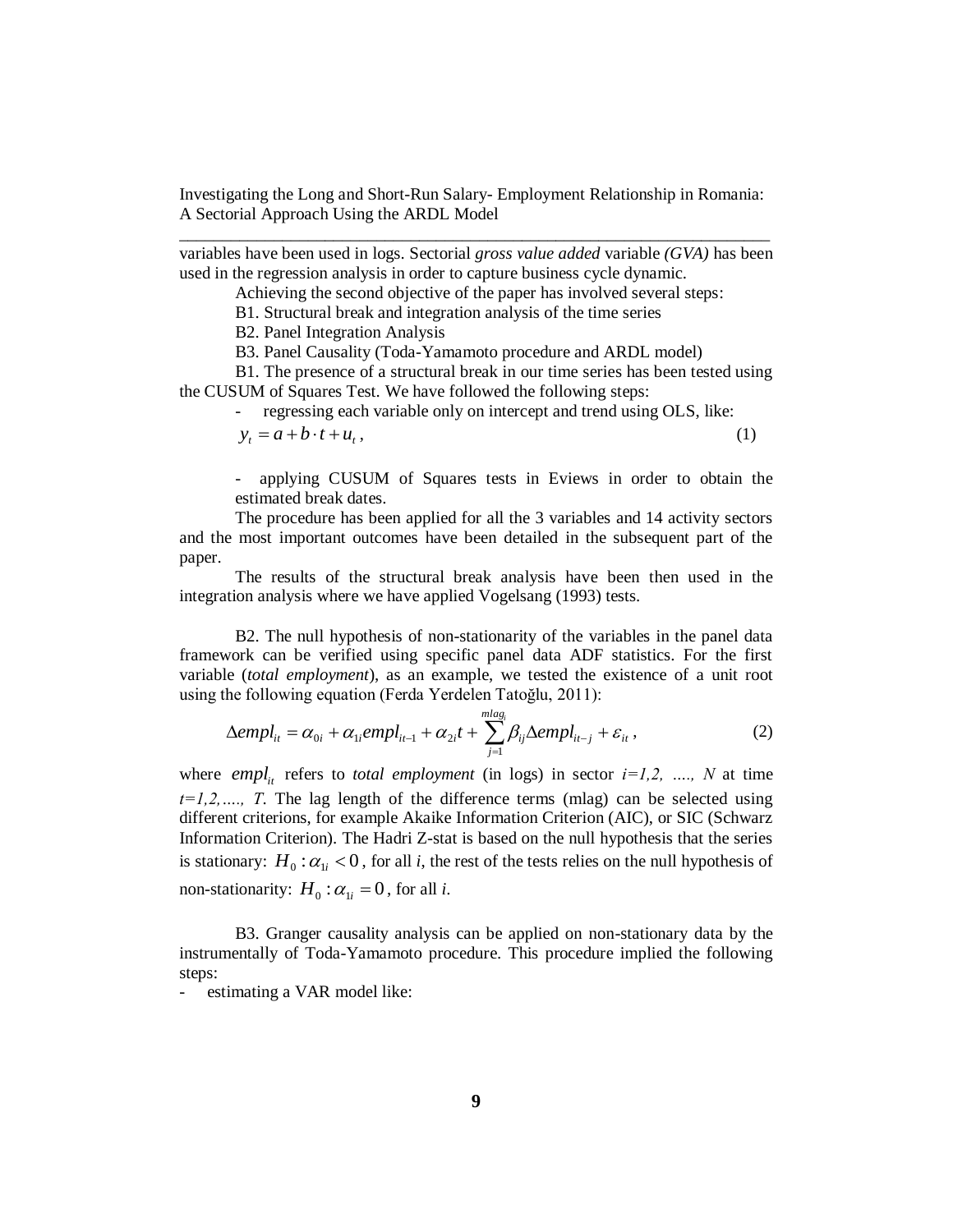$$
sal_{it} = a_0 + a_1 sal_{i,t-1} + ... + a_p sal_{i,t-p} + b_1 empl_{i,t-1} + ... + b_p empl_{i,t-p} + e_{1it}
$$
(3)  

$$
empl_{it} = c_0 + c_1 empl_{i,t-1} + ... + c_p empl_{i,t-p} + d_1 sal_{i,t-1} + ... + d_p sal_{i,t-p} + e_{2it}
$$
(4)

$$
empl_{it} = c_0 + c_1empl_{i,t-1} + ... + c_pempl_{i,t-p} + d_1sal_{i,t-1} + ... + d_psal_{i,t-p} + e_{2it}
$$
 (4)

and verifying that it is well-specified (no serial correlation in residuals).

- re-estimating the VAR model by adding in one more lag (meaning the maximum order of integration of the series) for each variable in each of the models.
- using the Wald test in order to verify the null hypothesis that the coefficients of the first p lagged values of the EMPL variable are 0 in the SAL equation and vice versa.

Among the appropriate methods to be used to analyze the long-run relationship, Autoregressive Distributed Lag (ARDL) procedure brings at least two important advantages (Ho-Chuan Huang (River) and Chih-Chuan Yeh, 2011): can be applied both for stationary and non-stationary variables and provides long-run and short-run estimates.

We have started from an  $ARDL(p,q,r)$  model in which we have included an error correction term:

$$
\Delta sal_{it} = a_i + \sum_{j=1}^{p-1} b_{ij} \Delta sal_{i,t-j} + \sum_{j=0}^{q-1} c_{ij} \Delta empl_{i,t-j} + \sum_{j=0}^{r-1} d_{ij} \Delta gva_{i,t-j} + \phi_i z_{i,t-1} + e_{it}, \quad (5)
$$

where  $z_i$ , the error correction term, is the series of residuals from the long-run cointegrating regression:

$$
sal_{it} = \alpha_i + \beta \cdot empl_{it} + \gamma \cdot gva_{it} + \varepsilon_{1it}
$$
\n<sup>(6)</sup>

The error correction term measures the speed of adjustment towards the longrun equilibrium. If this coefficient is negative and statistic significant that implies that there is a long-run cointegrated relationship between the two variables.

The coefficients  $b_{ij}$  refer to the autoregressive coefficients of lag  $p$  of the dependent variable measuring time persistence of salaries dynamics. The second category  $c_{ij}$  and  $d_{ij}$  includes the coefficients of lag  $q$  and r relating the dependent and the independent variables, measuring short-term impact of employment and GVA on salaries.

### **3. Results**

### **3.1. Descriptive statistics**

In Romania, even though total unemployment rate, of approximately 5% in 2017, is even smaller than the mean of the European Union countries (around 7.6%), total employment remains low, of approximately 64% of the number of working age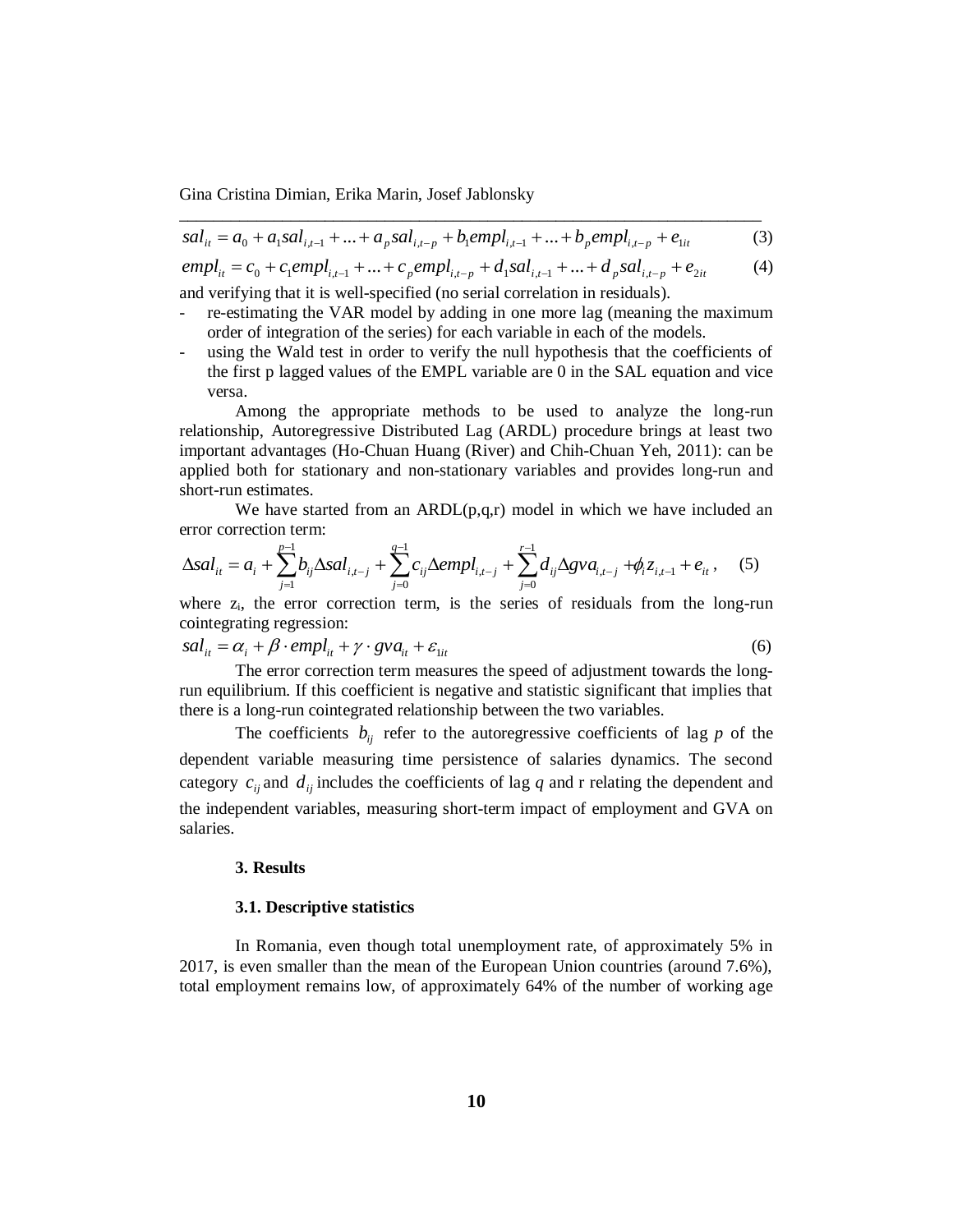population (from 15 to 64 years). Sectorial distribution of employment shows significant differences in terms of the number of people employed between primary and secondary sectors (agriculture and manufacturing) and the size of other sectors. In 2016, for example more than 42% of the employed population was involved in agriculture and manufacturing. Twenty years ago the two sectors cumulated almost 64% of the entire employed population. Box plot graphs draw attention to these differences that have diminished over time once with the significant decrease in the number of total employed population, from 11 million in 1995 to little over 8 million in 2016, caused by demographic or economics transformations. Moreover, for the same year, Kernel density graph points to three groups of sectors of activity function of the number of the employees: agriculture, manufacturing and trade and other sectors (Figure 1).



**Source**: Author own calculation

### **Figure 1. Box plots and k-density estimates of sectorial employment and salary earnings in Romania**

Salary earnings evolution over time reflects the state of the economy. Thus, median salary earning across economic sectors represented in the box plot graph with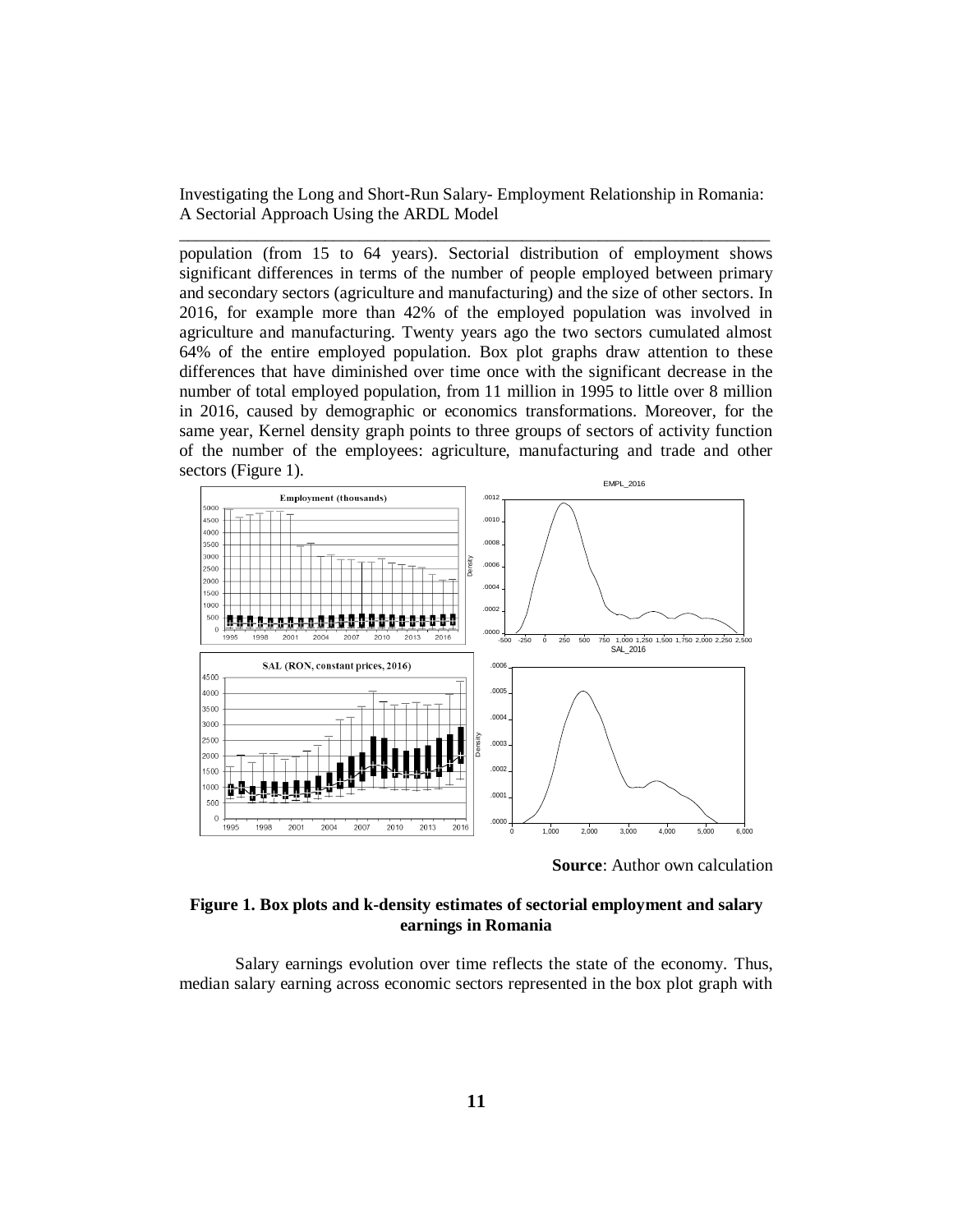a line, registered a stable increse in the period before the crisis, a reduction after 2008 and a period of recovery starting with 2012. Differences between sectors have substantially increased, reaching in 2016 a gap of 3126 RON between a salary earning of 4358 RON in Information and communication activities and 1232 RON in Accommodation and food service activities. Similar discrepancies are refleted by the interquartile range increase (Figure 1). Moreover, Kernel density graph demonstrates the existence of two categories of sectors in terms of earnings: in most sectors salary earnings were about 2000 RON in 2016, and in another group of sectors salary earnings were between 3,000 and 4,000 RON (Information and communication, Financial and insurance activities, Mining and quarrying, Public administration and defence).

\_\_\_\_\_\_\_\_\_\_\_\_\_\_\_\_\_\_\_\_\_\_\_\_\_\_\_\_\_\_\_\_\_\_\_\_\_\_\_\_\_\_\_\_\_\_\_\_\_\_\_\_\_\_\_\_\_\_\_\_\_\_\_\_\_\_\_\_

# **3.2. Econometric analysis**

#### *3.2.1. Structural break and integration analysis of the time series*

In order to provide greater accuracy to the econometric analysis of our main variables: employment (EMPL), salary earnings (SAL) and gross value added (GVA) we decided to start with structural break detection in these time series. Even though the time span of 22 years (1995-2016) underlying our research is not too long, it has certainly been marked by events that have influenced the evolution of the above mentioned indicators. The financial crisis that started in 2008-2009 is such an example.

Figure 2 presents the results of the CUSUM of squares tests for the main sectors of activity in Romania in terms of employment (Agriculture, Manufacturing and Trade) and our three variables: employment, salary earnings and GVA. Although the results of the analysis of the remaining 11 sectors were not included in this paper for the sake of concision, they are valid on request.

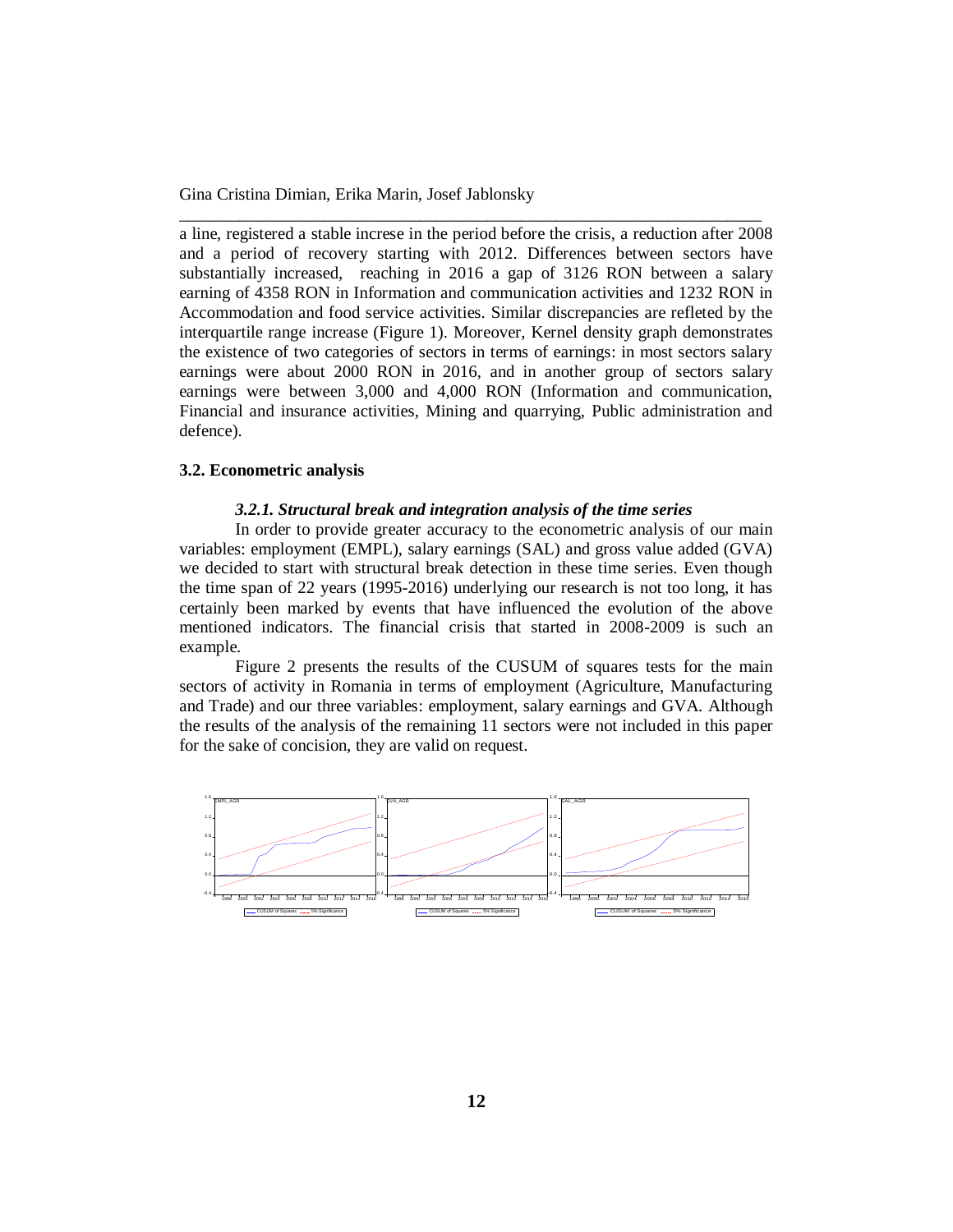Investigating the Long and Short-Run Salary- Employment Relationship in Romania: A Sectorial Approach Using the ARDL Model



**Figure 2. CUSUM of Squares Tests 'results for Agriculture, Manufacturing and Trade**

Regarding the first variable analyzed, employment, it seems to have experienced structural changes throughout the period, but the most affected by the financial crisis was the service sector. Agriculture and manufacturing appear to have experienced significant structural changes in 2001. In terms of salary earnings, all sectors show a structural break in 2008-2009, except for agriculture that turns out to be less responsive to economic oscillations. The evolution over time of GVA is, however, similar in all sectors presented in the above graphs, with an expected structural break in the crisis period.

The results of the investigation of structural changes convinced us of the usefulness of testing the stationarity of the time series by means of breakpoint unit root test. For this purpose, we have applied Vogelsang test, which included trend and intercept both in basic specification and in breaking. We have used Innovation Outlier as break type and Dickey-Fuller min-t, as breakpoint selection. The break point unit root tests demonstrate that we are dealing with a mix of stationary and I(1) variables (the results of the Vogelsang test were not included in this paper for the sake of concision, but they are valid on request).

3.2.2. The analysis of stationarity with panel data came to confirm the above mentioned outcomes of the time series investigation. Namely, we have tested the existence of a unit root in each panel data series, based on the relationship expressed in equation (2). First, we have included in test equation only individual intercept and then individual intercept and trend. The results of the second option have been more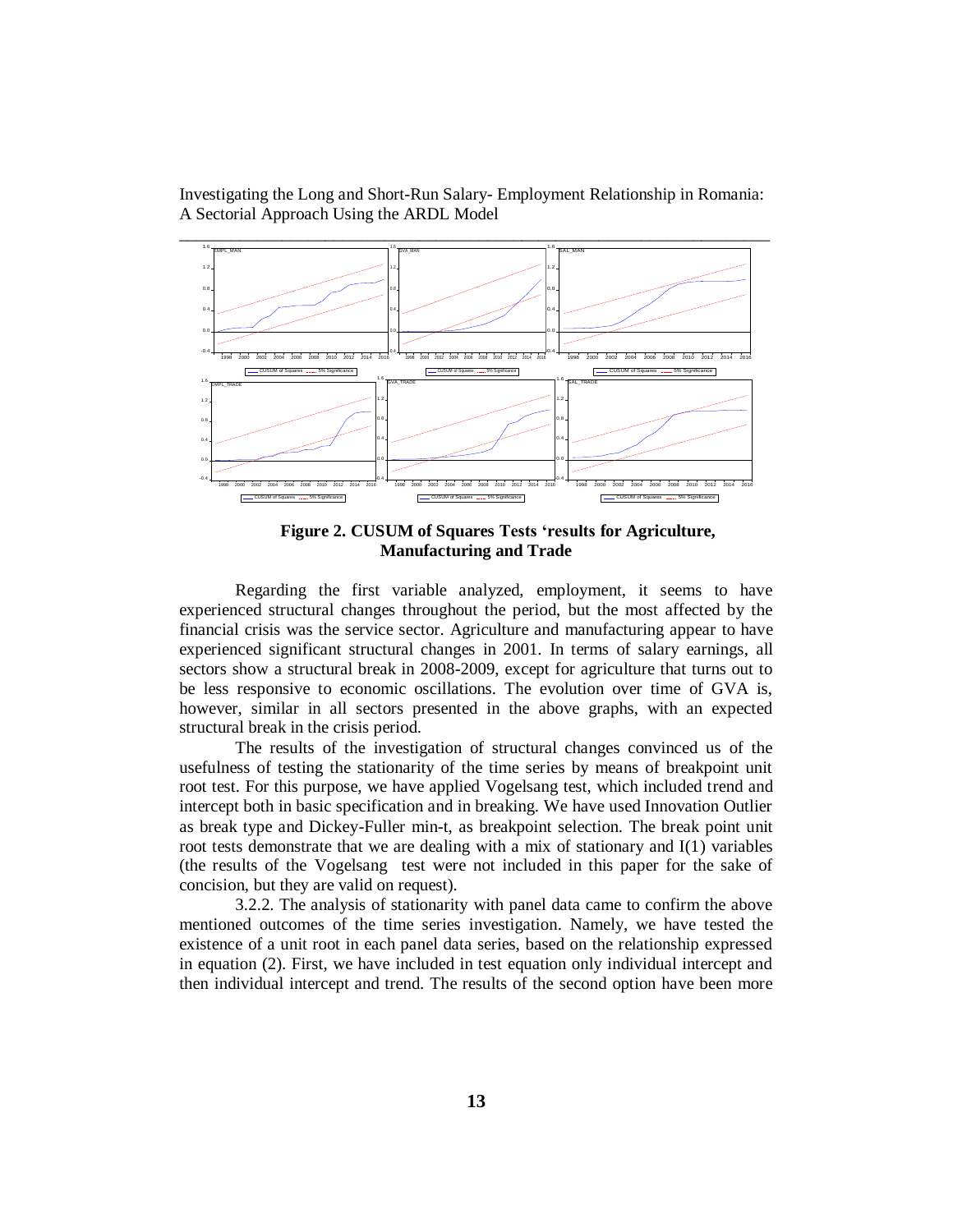conclusive and therefore they have been reported in Table 1. The optimal lag length was chosen by Akaike Information Criterion (AIC).

\_\_\_\_\_\_\_\_\_\_\_\_\_\_\_\_\_\_\_\_\_\_\_\_\_\_\_\_\_\_\_\_\_\_\_\_\_\_\_\_\_\_\_\_\_\_\_\_\_\_\_\_\_\_\_\_\_\_\_\_\_\_\_\_\_\_\_\_

In terms of the variable, *gross value added (GVA)*, all tests (Breitung t-stat, Im, Pesaran and Shin W-state, ADF - Fisher Chi-square, PP – Fisher Chi-square), except Levin, Lin & Chu t, confirmed the existence of the unit root and thus the hypothesis of non-stationarity. As regards the main variables, *salary earnings (SAL)*, and *employed population (EMPL)* the results were divergent (Im, Pesaran and Shin W-stat and ADF - Fisher Chi-square rejected the hypothesis of non-stationarity for *EMPL*, while Levin, Lin & Chu t, Breitung t-stat, Im, Pesaran and Shin W-stat, ADF - Fisher Chi-square rejected it for *SAL*)*.*

| <b>Tests</b>    |                           | <b>Employed</b> |                              | <b>Salary earnings</b> | <b>Gross value added</b> |            |
|-----------------|---------------------------|-----------------|------------------------------|------------------------|--------------------------|------------|
|                 | population ( $empl_{i}$ ) |                 |                              | $(sal_{ii})$           | $(gva_{ii})$             |            |
|                 | First<br><b>Level</b>     |                 | <b>First</b><br><b>Level</b> |                        | <b>Level</b>             | First      |
|                 |                           | difference      |                              | difference             |                          | difference |
| Levin, Lin &    | $-1.205$                  | $-9.102$        | $-1.421$                     | $-8.503$               | $-5.821$                 | $-9.690$   |
| Chu $t^*$       | (0.114)                   | (0.000)         | (0.078)                      | (0.000)                | (0.000)                  | (0.000)    |
| Breitung t-stat | $-0.160$                  | $-6.806$        | $-4.476$                     | $-7.044$               | 2.098                    | $-5.324$   |
|                 | (0.437)                   | (0.000)         | (0.000)                      | (0.000)                | (0.982)                  | (0.000)    |
| Im, Pesaran     |                           |                 |                              |                        | $-0.232$                 | $-8.415$   |
| and Shin W-     | $-2.874$                  | $-9.204$        | $-3.704$                     | $-7.174$               | (0.408)                  | (0.000)    |
| stat            | (0.002)                   | (0.000)         | (0.000)                      | (0.000)                |                          |            |
| ADF - Fisher    | 47.212                    | 123.511         | 54.774                       | 96.081                 | 30.239                   | 122.130    |
| Chi-square      | (0.013)                   | (0.000)         | (0.002)                      | (0.000)                | (0.352)                  | (0.000)    |
| PP - Fisher     | 29.989                    | 150.014         | 22.431                       | 109.820                | 23.980                   | 232.731    |
| Chi-square      | (0.682)                   | (0.000)         | (0.761)                      | (0.000)                | (0.683)                  | (0.000)    |

### **Table 1. Panel Unit Root Tests**

Note1: Variables are measured in logs; Note 2: Test equation includes individual intercept and trend; Note 3: p-values are reported in parenthesis.

**Source**: Author own estimations

3.2.3. Taking into account the results of the analysis of stationarity (namely, a mix of stationary variables such as employment, non-stationary variables such GVA and most likely weak stationary variable such as salary earnings), we have investigated panel causality using Toda-Yamamoto procedure, through which Granger causality can be applied to non-stationary series. We have first estimated a VAR model with employment and salary earnings as endogenous variables which included 2 lags for both these variables. Then, we gradually increased the number of lags to 5,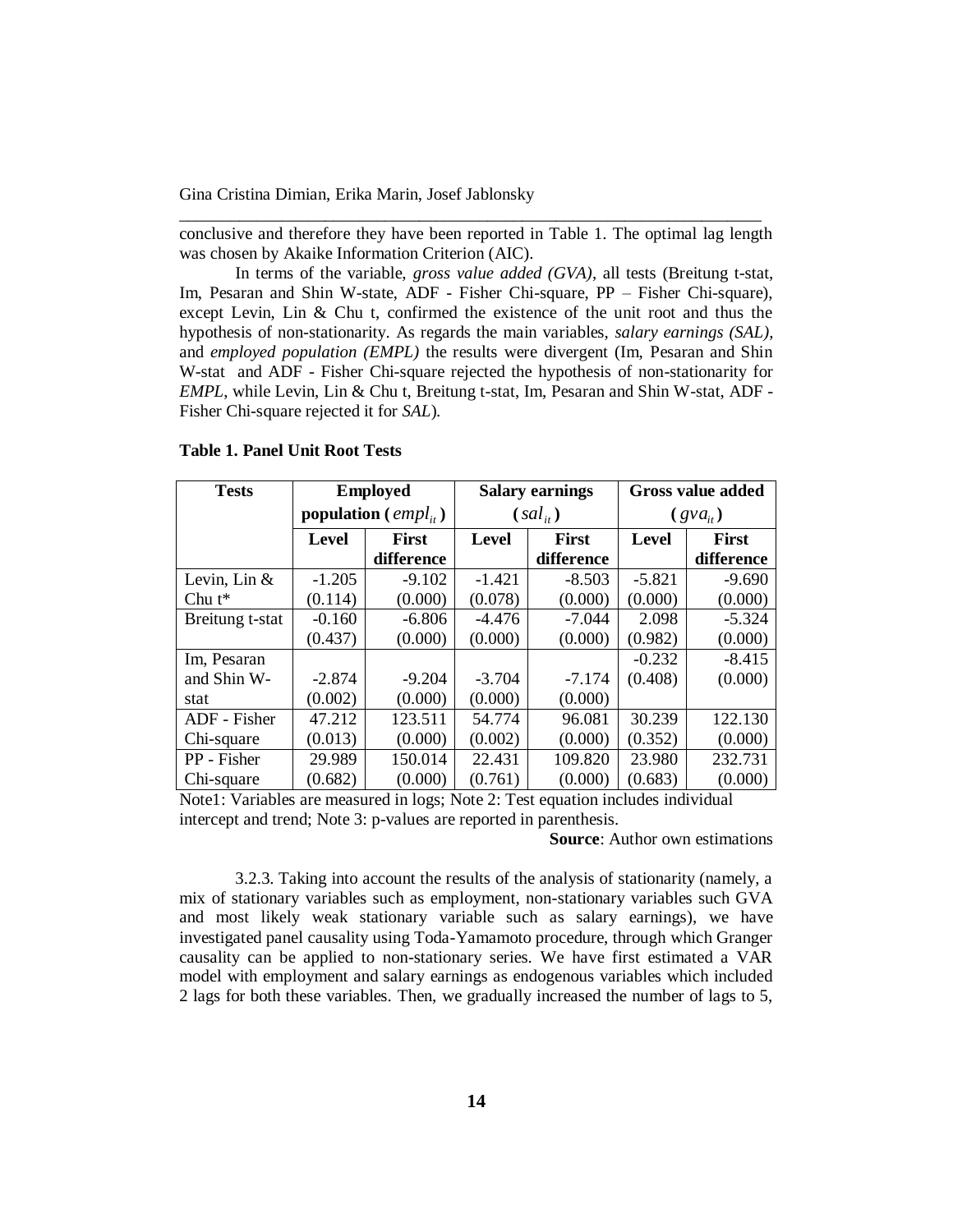when we obtained a valid model from the point of view of LM test for residual autocorrelation. In this valid model we have included as exogenous variables employment and salary earnings with lag 6.

The results of the WALD tests applied to this last VAR model have shown that the significant influence (at a 5% level of significance) is manifested from employment to salaries (Prob=0.0294). The inverse influence is significant only at a 10% level of significance (Prob= 0.0689).

The outcomes of both stationarity analysis and Toda-Yamamoto causality determined as to select an ARDL model for estimating the relationship between employment and salary earnings, with this last variable as regressand and employment and GVA as regressors.

The estimators have been obtained by Pooled Mean Group (PMG) procedure. The method has been chosen for at least three reasons: can be used for stationary and non-stationary variables, provides long and short-term estimates and cross-section short-run coefficients (Huang and Yeh, 2011). Lags length was chosen (3,1,1) according to AIC criterion.

Table 2 contains the results for the whole Romanian economy and table 3 exhibits the short run coefficients for each of the 14 economic sectors. Thus, error correction coefficient is negative and statistically significant for the whole economy (- 0.114), which can be interpreted as evidence of long-run co-integration relationship between employment and salary earnings. Namely, approximately 11% of any disequilibrium between salary earnings and employment is corrected within 1 year. The results at sectorial level are more diverse. The long-term relationship seems not to be available for sectors like: Agriculture, forestry and fishing, Mining and quarrying and Electricity, gas, steam and air conditioning supply (the error correction coefficients are positive), Education and Human health and social work activities (the error correction coefficients are not significant).

| <b>Dependent variable:</b> $\Delta s a l_{i}$ | <b>Coefficients</b> | <b>Standard</b><br><b>Error</b> |
|-----------------------------------------------|---------------------|---------------------------------|
| $empl_{ii}$                                   | $2.174***$          | 0.333                           |
| $gva_{ii}$                                    | $0.114***$          | 0.043                           |
| Error correction coefficient ( $\phi$ ,)      | $-0.114**$          | 0.044                           |

**Table 2. Panel long and short-run estimation for Romanian economy in the period 1995-2016**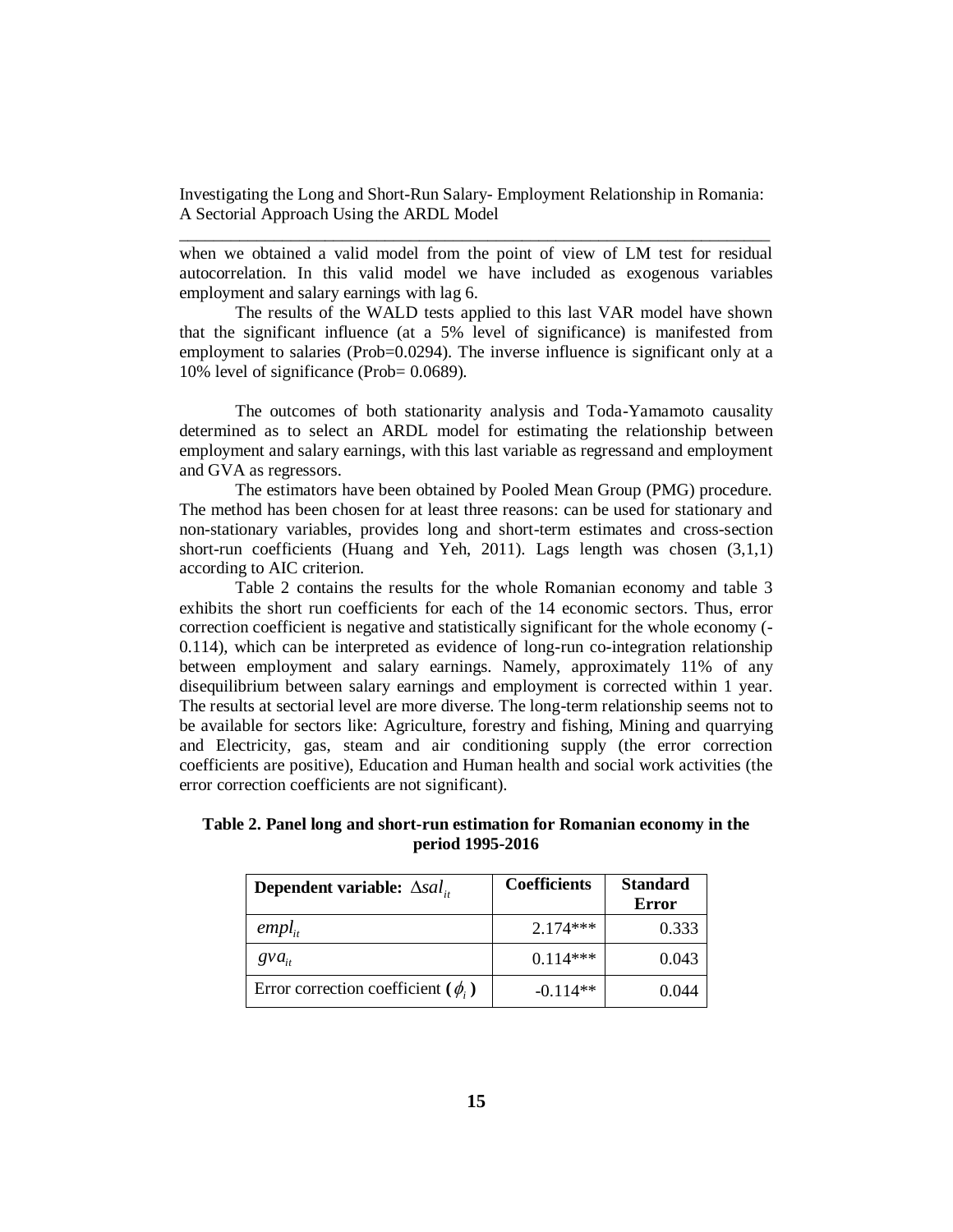| $\Delta$ sal <sub>it</sub> $(-1)$ | $-0.157**$  | 0.035 |
|-----------------------------------|-------------|-------|
| $\Delta$ sal <sub>it</sub> $(-2)$ | $-0.099***$ | 0.041 |
| $\Delta \text{empl}_{i}$          | $-0.332***$ | 0.097 |
| $\Delta g v a_{it}$               | $0.059**$   | 0.028 |
| Dummy_2009                        | $-0.245***$ | 0.035 |
| C                                 | $-0.893**$  | 0.395 |
| Trend                             | $0.021***$  | 0.004 |
| Observations                      | 266         |       |

Gina Cristina Dimian, Erika Marin, Josef Jablonsky

Note1: Model selection method: Akaike criterion (AIC); Note2: Selected Model:

ARDL(3,1, 1); Note3: All variables are measured in logs.

**Source**: Author own calculation

The long-run coefficient that relates the salary earnings and employment is significant and positive (2,174) indicating a direct relationship between salary earnings and employment in the long-term. More precisely, increasing employment by 1% leads to salary earnings increase by around 2%. As expected, positive and significant is also the long run relationship between salary earnings and gross value added. At the same time, the short-run coefficient which estimates the relationship between the main variables salary earnings and employment is significant but negative (-0.332), while the coefficient that relates the salary earnings and GVA is significant and positive (0.059).

On the short run, at sectors of activity levels, the strongest negative influence of employment on salary earnings was recorded by: Information and communication and Manufacturing. There have also been certain sectors for which the relationship real salary earnings-employment has been direct: Agriculture, forestry and fishing, Accommodation and food service activities and Construction. But in this sector' case the relationship seems not to be significant. As for the influence of GVA growth on salary earnings at sectors of activity level on the short run, we can conclude that, at least for the period under review, economic advance has not automatically involved increasing the salary earnings in sectors like: Construction and Wholesale and retail trade; repair of motor vehicles and motorcycles (the coefficients that relate these two variables are significant but negative on short run).

Regarding the coefficient of the Dummy variable, included in the analysis to capture the crisis period (which started in 2009), it proved to be significant and negative both at the ensemble of the economy and sectors of activity level.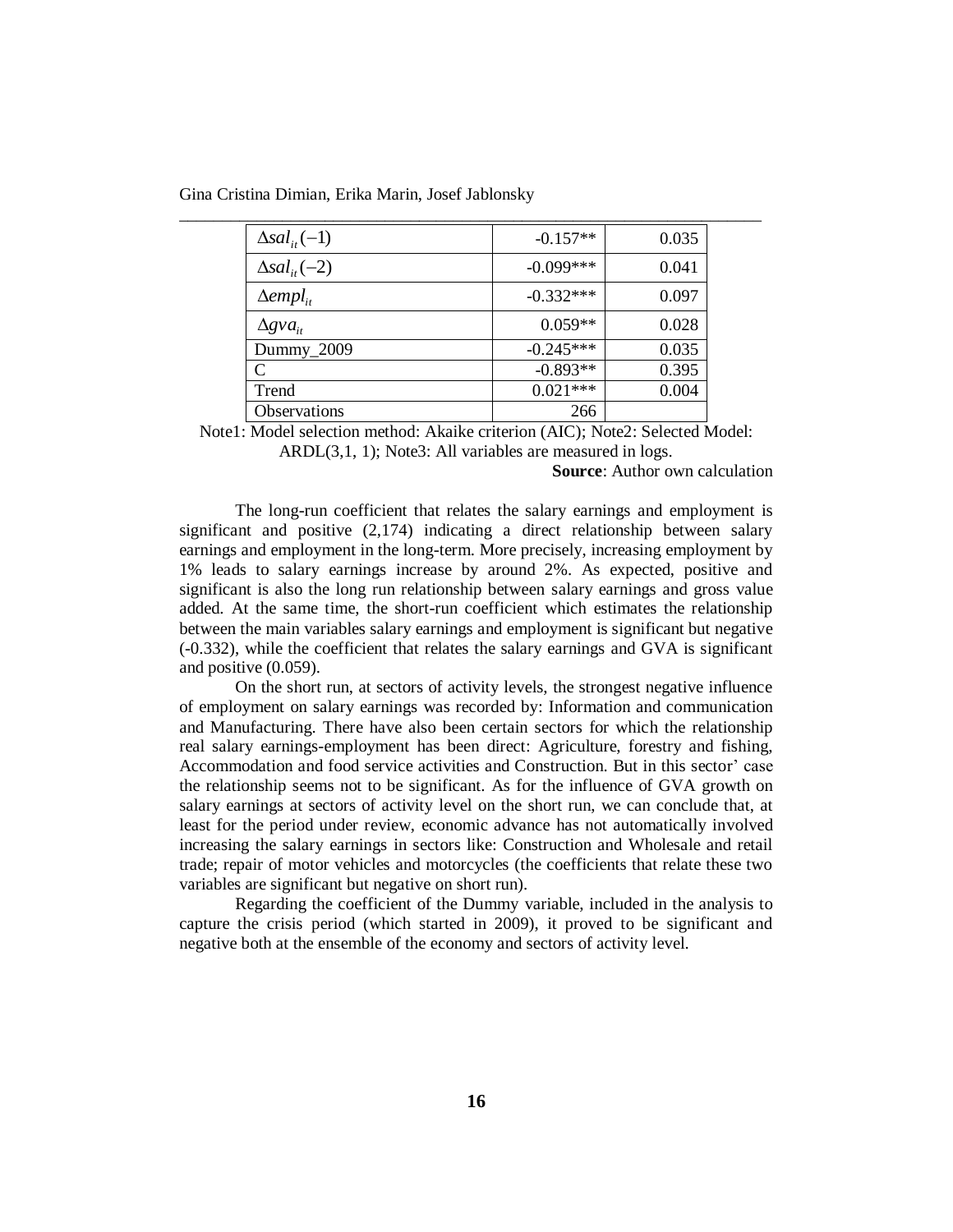| <b>Model</b>               |            |                               |                      |                           |                     |            |             |
|----------------------------|------------|-------------------------------|----------------------|---------------------------|---------------------|------------|-------------|
| dependent<br>variable:     |            |                               |                      |                           |                     |            |             |
|                            | $(\phi_i)$ | $\Delta$ sal <sub>i,t-1</sub> | $\Delta sal_{i,t-2}$ | $\Delta \text{empl}_{it}$ | $\Delta g v a_{it}$ | <b>DUM</b> | $\mathbf C$ |
| $\Delta$ sal <sub>it</sub> |            |                               |                      |                           |                     |            |             |
|                            | 0.156      | $-0.024$                      | $-0.198$             | 0.093                     | 0.155               | $-0.198$   | 1.953       |
| <b>AGR</b>                 | $0.004**$  | 0.012                         | $0.010**$            | $0.014**$                 | $0.003**$           | $0.002**$  | $0.682*$    |
|                            | 0.112      | $-0.294$                      | 0.017                | $-0.084$                  | 0.043               | $-0.270$   | 0.525       |
| <b>MIN</b>                 | $0.003**$  | $0.007**$                     | $0.05**$             | $0.014**$                 | $0.000**$           | $0.000**$  | $0.106**$   |
|                            | $-0.352$   | 0.001                         | $-0.219$             | $-0.831$                  | 0.150               | $-0.010$   | $-4.215$    |
| <b>MAN</b>                 | $0.004**$  | 0.007                         | $0.006**$            | $0.026**$                 | $0.003**$           | $0.001**$  | $0.779**$   |
|                            | 0.040      | $-0.206$                      | 0.192                | $-0.348$                  | 0.077               | $-0.266$   | 0.082       |
| <b>ELEC</b>                | 0.018      | $0.048**$                     | $0.029**$            | $0.071**$                 | $0.010**$           | $0.005**$  | $0.610**$   |
|                            | $-0.153$   | $-0.279$                      | $-0.187$             | 0.007                     | $-0.034$            | $-0.292$   | $-1.377$    |
| <b>CONS</b>                | $0.015**$  | $0.012**$                     | $0.013**$            | 0.070                     | $0.007**$           | $0.006**$  | 0.924       |
|                            | $-0.213$   | $-0.302$                      | $-0.022$             | $-0.637$                  | $-0.033$            | $-0.261$   | $-2.179$    |
| <b>TRADE</b>               | $0.010**$  | $0.012**$                     | $0.008*$             | $0.089**$                 | $0.001**$           | $0.003**$  | 1.173       |
|                            | $-0.208$   | 0.105                         | 0.040                | $-0.577$                  | 0.017               | $-0.159$   | $-1.603$    |
| <b>TRANS</b>               | $0.007**$  | $0.006**$                     | $0.004**$            | $0.057**$                 | $0.002**$           | $0.001**$  | $0.500**$   |
|                            | $-0.174$   | $-0.247$                      | 0.004                | 0.316                     | 0.017               | $-0.313$   | $-0.965$    |
| <b>ACCOM</b>               | $0.007**$  | $0.015**$                     | 0.011                | $0.026**$                 | $0.002**$           | $0.003**$  | $0.221**$   |
|                            | $-0.244$   | $-0.169$                      | $-0.277$             | $-0.875$                  | $-0.179$            | 0.037      | $-0.825$    |
| <b>INFO</b>                | $0.014**$  | $0.035**$                     | $0.029**$            | $0.068**$                 | $0.011**$           | $0.005**$  | $0.277*$    |
|                            | $-0.030$   | $-0.232$                      | $-0.115$             | $-0.164$                  | 0.025               | $-0.222$   | $-0.124$    |
| <b>FIN</b>                 | $0.007**$  | $0.036**$                     | $0.025**$            | $0.034**$                 | $0.006**$           | $0.004**$  | 0.061       |
|                            | $-0.054$   | $-0.302$                      | $-0.281$             | $-0.071$                  | 0.222               | $-0.360$   | $-0.493$    |
| <b>REAL</b>                | $0.001**$  | $0.032**$                     | $0.020**$            | $0.008**$                 | $0.009**$           | $0.005**$  | $0.025**$   |
|                            | $-0.411$   | $-0.010$                      | 0.016                | $-0.343$                  | 0.134               | $-0.317$   | $-2.496$    |
| <b>ADM</b>                 | $0.017**$  | 0.021                         | 0.018                | $0.046**$                 | $0.008**$           | $0.007**$  | $0.848*$    |
|                            | $-0.014$   | $-0.146$                      | $-0.024$             | $-0.401$                  | 0.195               | $-0.392$   | $-0.331$    |
| <b>EDU</b>                 | 0.038      | $0.030**$                     | 0.027                | 0.248                     | $0.024**$           | $0.011**$  | 1.788       |
|                            | $-0.050$   | $-0.099$                      | $-0.329$             | $-0.726$                  | 0.040               | $-0.405$   | $-0.451$    |
| <b>HEALTH</b>              | 0.046      | $0.040*$                      | $0.024**$            | $0.218**$                 | $0.005**$           | $0.010**$  | 1.768       |

| Table 3. Panel short run estimation for 14 economic sectors and the period 1995- |
|----------------------------------------------------------------------------------|
| 2016                                                                             |

\*\* significant at 1% level of significance; \* significant at 5% level of significance; Note1: Model selection method: Akaike criterion (AIC); Note2: Selected Model: ARDL(3,1, 1)**;** Note3: All variables are measured in logs.

**Source:** Author own estimations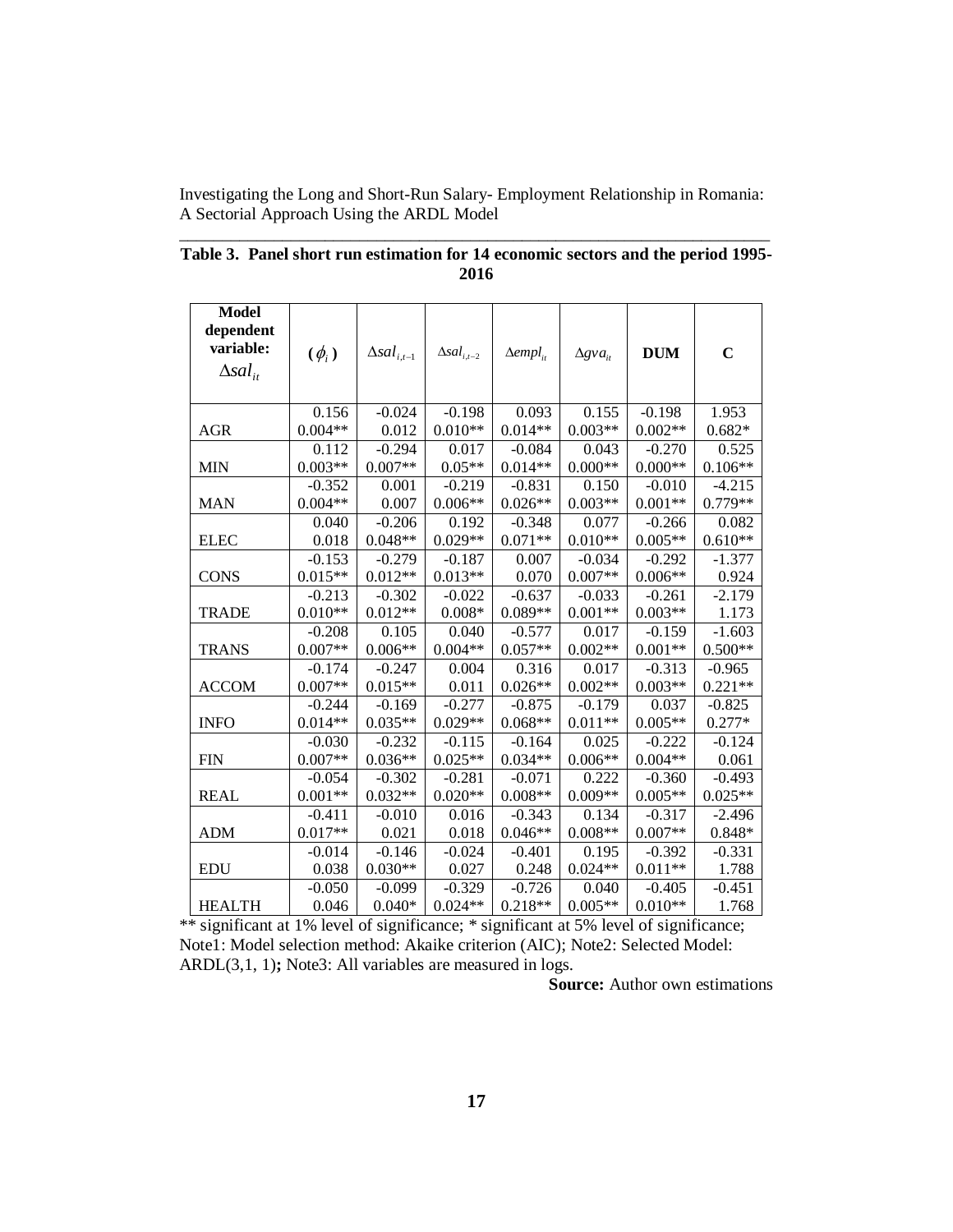### **Conclusions**

The objective of this paper was to study the relationship between real salary earnings and employment, focusing on the specificity of Romanian sectors of activity. Its implementation has involved in a first step studying the dynamics of the two variables: total employment (domestic concept) and net real monthly salary earnings. In a second step, the analysis of the relationship between the two indicators implied: time series structural break and integration analysis, panel integration examination and panel causality. The investigation covered the period 1995-2016 and 14 sectors.

\_\_\_\_\_\_\_\_\_\_\_\_\_\_\_\_\_\_\_\_\_\_\_\_\_\_\_\_\_\_\_\_\_\_\_\_\_\_\_\_\_\_\_\_\_\_\_\_\_\_\_\_\_\_\_\_\_\_\_\_\_\_\_\_\_\_\_\_

The research topic is interesting not only from the perspective of verifying the validity of economic theory, but also in practical terms of the macroeconomic policies that can be promoted to boost employment and reduce unemployment.

In this context, descriptive analysis has revealed some interesting aspects about the time evolution of the two indicators. Both in the case of total employment and of salary earnings one can notice a phenomenon of polarization towards certain sectors. Thus, even in 2016 the highest number of people was employed in agriculture and manufacturing sectors, more than 42% of the total number. Regarding wages, in the same year, two groups of sectors could be distinguished: those with low salaries (around 2,000 RON) and those with average salaries (around 4,000 RON), with an obvious polarization towards low wages.

Studying the link between the two variables has begun with assessing the stationarity of the statistical series and continued, given that we have obtained a mix of stationary and I(1) integrated variables with Granger causality by means of Toda-Yamamoto procedure. Thus, one of the approaches that can be used in this case, ARDL model has been chosen. It provides among the advantages the ability to be applied to the series that are or not stationary and the estimators offer the possibility to evaluate both the long and the short-term relationship between variables (Huang and Yeh, 2013).

The results of the econometric analysis have proved that there is a long-term relationship between real salary earnings and employment, the error correction coefficient is negative and significant. Also, it seems that in the long-run this relation is direct, while in the short-term it is inverse. The variable GVA, introduced into model in order to quantify the dynamics of the business cycle turned to have a significant positive influence at the entire economy level.

Another advantage of applying ARDL model it is represented by the possibility to obtain short-term coefficients for each of the sectors analysed. In that sense, the results demonstrated that short-term relationship real salary earningsemployment is also positive for some sectors like: Agriculture, forestry and fishing, Accommodation and food service activities and Construction. But in this sector' case the relationship seems not to be significant. The highest and significant negative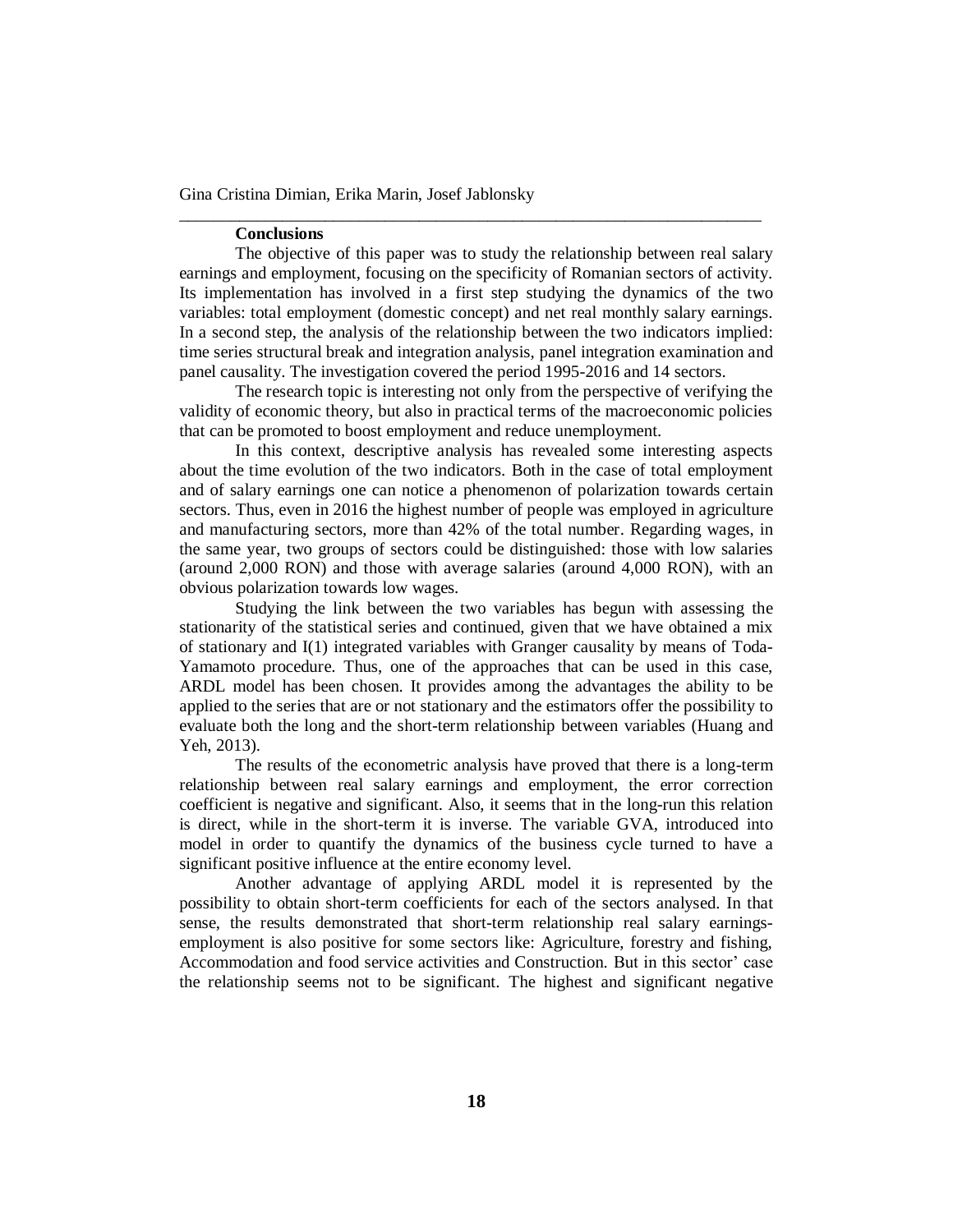coefficients were obtained for the following sectors: Information and communication and Manufacturing.

The results of the real salary earnings-employment relationship investigation seem to suggest that, at least on long-run and for a developing economy as Romania, there is a direct relationship between employment and salary earnings. Short-term relationship between the two variables proved to be negative with a few exceptions.

In conclusion, high wages could be a solution for ensuring high employment in the long-term and vice versa. Moreover, Romania needs to create proper conditions for sustainable higher wages by increasing labour productivity and promoting competitive sectors of activity. One solution could be, for example, the widespread use of renewable energy for ensuring the competitiveness of the Romanian industries, taking into account the high potential of rural areas (Acceleanu et al. 2018). In addition, Romania should focus on improving the business environment with the aim of facilitating the spillover effects and support from the private sector (Dinu and Marinaş, 2014).

Employment and labour productivity growth could be achieved by investing in education of both young and not so young people, in order to be able to meet future labour market needs (Dimian et al., 2016). Overall competitiveness of the Romania's economy is a condition to be able to face current uncertainties in international markets and even a precondition for deeper European integration because, otherwise, as Mare and Litan (2012, p. 37) pointed, "labour market and investments flows will be the most affected in a negative way".

#### **REFERENCES**

[1] **Aceleanu, M.I., Serban, A.C., Tirca, D.M., Badea, L. (2018),** *The Rural Sustainable Development through Renewable Energy. The Case of Romania; Technological and Economic Development of Economy*, vol. 24, no. 4, pp. 1408-1434; [2] **Arpegis, N., Theodosiou, I. (2008),** *The Employment –Wage Relationship: Was Keynes Right after all?; American Review of Political Economy*, vol. 6, no. 1, pp. 40-50; [3] **Bakker, B.B. (2015),** *Employment and the Great Recession: The Role of Real Wages; IMF Working Papers*, WP/15/229;

[4] **Christl, M., Köppl-Turyna, M., Kucsera**, **D. (2017),** *Revisiting the Employment Effects of Minimum Wages in Europe*; *German Economic Review;*

[5] **Dias, D. A., Marques, C. R., Martins, F. (2013),** *Wage Rigidity and Employment Adjustment at the Firm Level: Evidence from survey data; Labour Economics,* vol. 23(C), pp. 40-49;

[6] **Dimian, G.C., Ileanu, B., Aceleanu, M. (2016),** *Aging and Economic Competitiveness in the Core of "North Euro-zone"*; *Inzinerine Ekonomika, Engineering Economics*, vol. 27, no. 3, pp. 253–263;